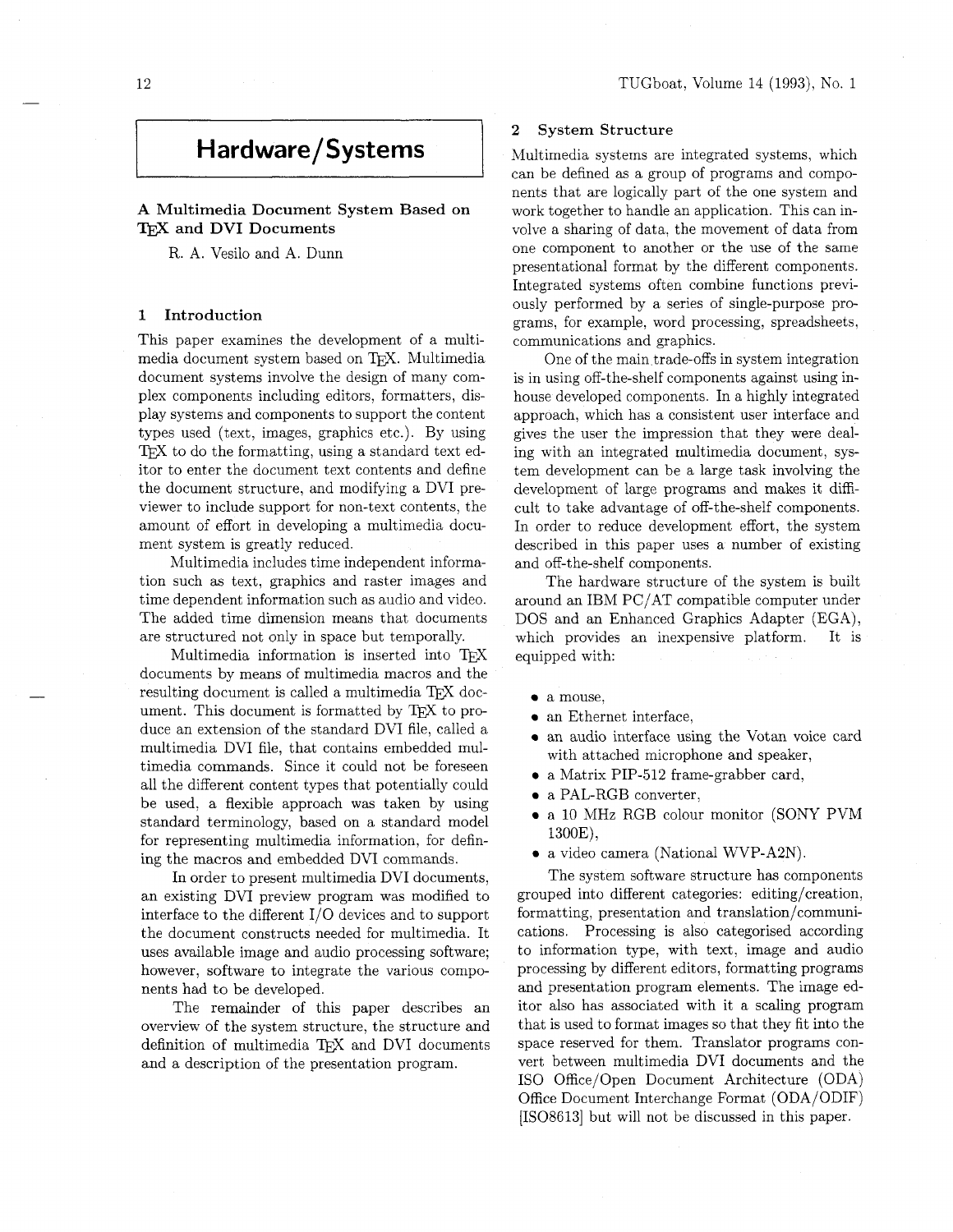## 3 Multimedia TEX and DVI documents

#### **3.1** Multimedia Contents Model

To deal with arbitrary content types a general multimedia information model was developed. The model is similar to the model used in the ODA standards. Multimedia information consists of the encoded multimedia data and multimedia attributes that are used to describe the structure of the multimedia data and control the presentation of the data. For example, in an image, the bit sequence describing the actual pixel values of the image would be the multimedia data and the attributes might include the number of pixels per line, number of lines and bits per pixel.

In order to describe different data encodings and attributes a two-level scheme is used. At the first level, multimedia information is divided into generic content types. These include images, audio and graphics. At the second level each content type is split into a number of different content architectures where each content architecture describes a particular method of data encoding and a particular set of multimedia attributes.

This two-level structure is implemented by having each piece of multimedia information described by a multimedia attribute file which contains the associated attributes and the name of the file containing the encoded multimedia data. The attribute files are text files, enabling them to be easily created and modified by text editors while the multimedia data files are usually binary files.

A further refinement is to have multimedia information defined as either internal or external. Internal multimedia information is presented on the same device as the body of the document while external multimedia information is presented on an auxiliary device, such as an external colour monitor or a loudspeaker. During document viewing, icons are used to indicate the presence of external contents and to activate the presentation of external contents.

A standard method for defining multimedia attribute file formats is used in order to provide consistency, flexibility and extensibility. Attributes appear on separate lines and are of the form:

### $name = value$

Standard attribute names are used where possible, but the diversity of content architectures means there may have to be exceptions to this. Values are associated with a data type which include string,

integer, real, boolean and content architecture file extension. Comment lines begin with a ";".

## **3.2** Temporal Structuring and Scripts

With the added temporal dimension in multimedia documents, there is greater interaction with the user because of the need to control the playing of dynamic content types (in particular, audio in the present case).

Temporal structuring and user interactivity is achieved by means of icons and scripts.

In general, icons are used to indicate the presence of external multimedia information. They can be positioned either in the body of the document and be associated with related document contents or in a special section off the page, on another part of the previewer screen, and be associated with the entire page instead. The usual method of presenting external contents is to select the associated icon and then select the play function. Dynamic contents are a special case of external contents where the contents presentation is time limited. In these cases there is also the option of having the dynamic contents played automatically when moving to a new page, with the selection and playing operations conducted automatically. An example usage might be to have all the audio messages on a page played upon entry to the page.

Scripts are used to link a number of icons together and cause them to be played in sequence and can be used to contain simple audio, graphic and image presentations. Each icon involved has an identifier number and the sequence can be described directly by macro arguments or by a script file. The sequence of icons may played one after the other with or without user intervention when going from one icon to the other. The individual icons in the script can also be played on their own.

## **3.3** Multimedia macros

The multimedia TEX macros used are shown in Figure 1.

Macros begin with the letters 'mm' to that signify that they are multimedia. In the succeeding letters, 'img', 'geo' and 'aud' stand for images, geometric graphics and audio, respectively; 'int' and 'ext' stand for internal and external contents, respectively; and, 'on' and 'off' specify whether an icon representing external contents is to be appear on the document page or in the special icon area off the page. There are two variants of the script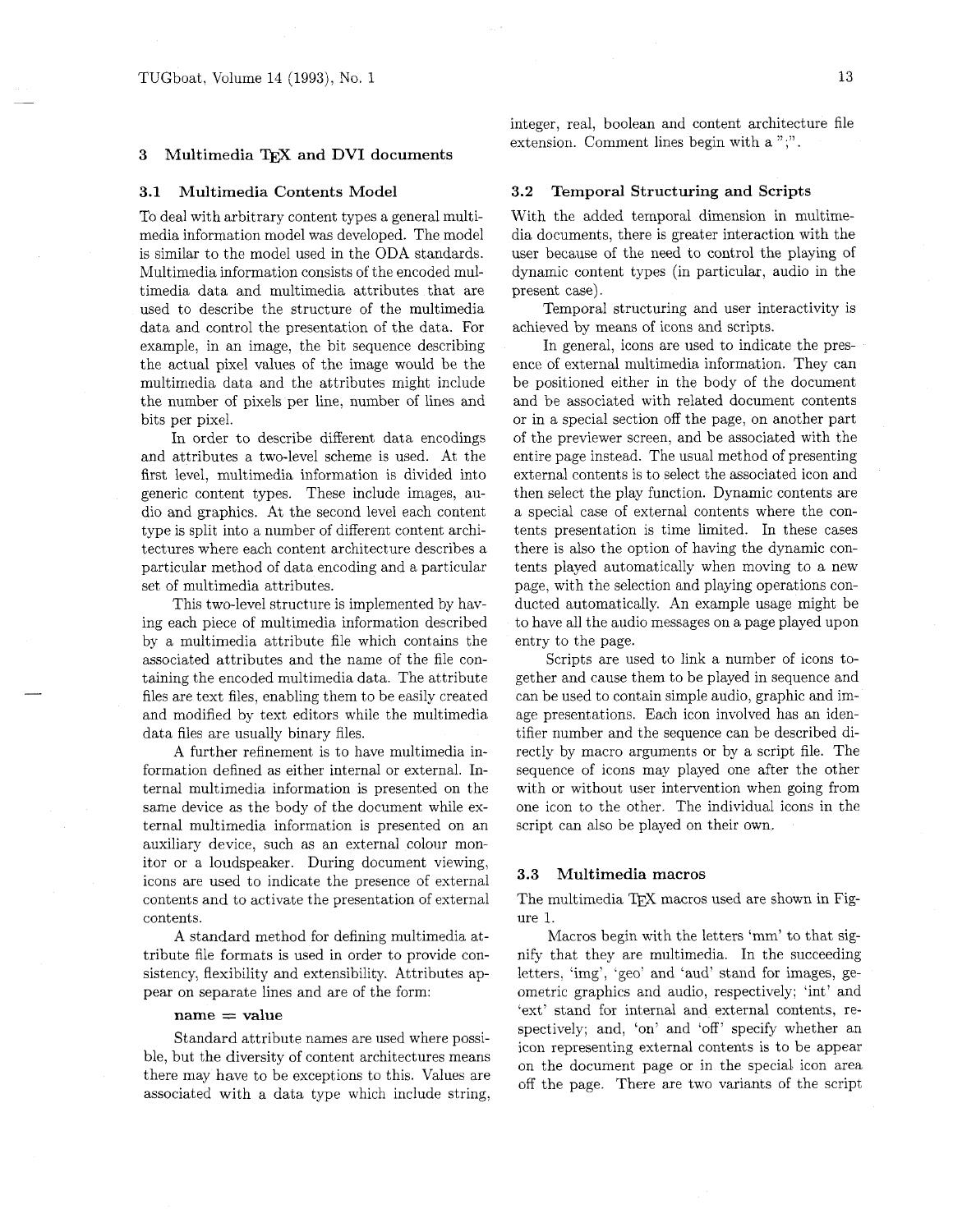| \mmimgint{id}{file}{arch}{hdim}{vdim} | insert internal image                  |
|---------------------------------------|----------------------------------------|
| \mmimgexton{id}{file}{arch}           | insert external image, icon on-page    |
| /mmimgextoff{id}{file}{arch}          | insert external image, icon off-page   |
| mmaudioon{id}{file}{arch}{auto}       | insert audio, icon on-page             |
| \mmaudiooff{id}{file}{arch}{auto}     | insert audio, icon off-page            |
| mmgeoint{id}{file}{arch}{hdim}{vdim}  | insert internal graphic                |
| \mmgeoexton{id}{file}{arch}           | insert external graphic, icon on-page  |
| mmgeoextoff{id}{file}{arch}           | insert external graphic, icon off-page |
| mmscriptlist{id}{list}                | insert a script list                   |
| mmscriptfile{id}{file}                | insert a script file                   |

**Figure 1:** Multimedia macros

macro. One using a 'list' argument and one using a 'file' argument.

The icon identifier number argument 'id' is used to identify icons associated with a script. For those icons not associated with a script the id has to be set to zero.

The 'file' argument specifies the name of the multimedia attribute file. The 'arch' argument specifies the particular multimedia content architecture used.

Macros which insert internal contents (images or graphics) contain arguments specifying the horizontal and vertical dimensions, 'hdim' and 'vdim', of the space to be reserved in the document body to hold the contents.

Macros which insert icons into the document page require space to hold icons but this is reserved within the macro definition. Macros which position icons off the page reserve no space in the document.

The 'auto' argument, which is either 'Y' or 'N', specifies whether or not dynamic contents is to be played automatically upon entering a page.

The 'list' argument consists of identifier number separated by commas.

## **3.4 Multimedia DVI commands**

Multimedia DVI commands are the mechanism by which information about multimedia information in a document is passed to the presentation program and are embedded into DVI files by the multimedia macros as string arguments of the XXX command (see [KNU86] for a description of DVI commands). They have the following format:

- The first two characters are 'MM' to distinguish the multimedia DVI command from other possible uses of the DVI XXX command.
- The next two characters are a two digit identifier for the particular command. There is a mul-

timedia DVI command corresponding to each multimedia TFX macro.

This is followed by a list of command parameters separate by blanks.

Each parameter consists of a letter, followed by  $\leftarrow$ , followed by the command value. The parameters used are shown in Figure 2.

The D, F, A, H, V and U parameters are user supplied while the rest are provided by the macro body.

## **3.5 Detailed multimedia macros**

Details of representative macros are given below. The other macros are similar with minor changes.

The definition of an **\mmimgint** macro, which inserts an internal image into the document, is as follows:

```
\catcode '\@=I1 
\def\@mmimi#l#2#3#4#5{% 
    \special{MMOl D=#l F=#2 A=#3 H=#4 V=#5)) 
\def\mmimgint#1#2#3#4#5{\null
    \dimen0=#4\dimenl=#5\null 
    \edef\hC\the\dimenO)\null 
    \edef\v(\the\dimenl)\null 
    \hbox to \dimen0 
        {\vrule 
         height\dimenl widthOpt\null 
         \@mmimi{#1}{#2}{#3}{\h}{\v}\null
         \hf il)) 
\catcoder\@=12
```
The **\cat code '\@=I1** command is used to allow private macro names to be defined for convenience. It is cancelled by the **\catcode'\Q=12** command at the end of the macro definitions. The **#I** argument of **\mrnimgint** is the identifier argument. The **#2** argument is the name of the attribute file. The **#3** argument is the multimedia content architecture. Space '-for the image is reserved by means of a **\hbox** with image dimensions passed by the #4 and **#5** macro arguments: #4 is put into register **\dimen0** and made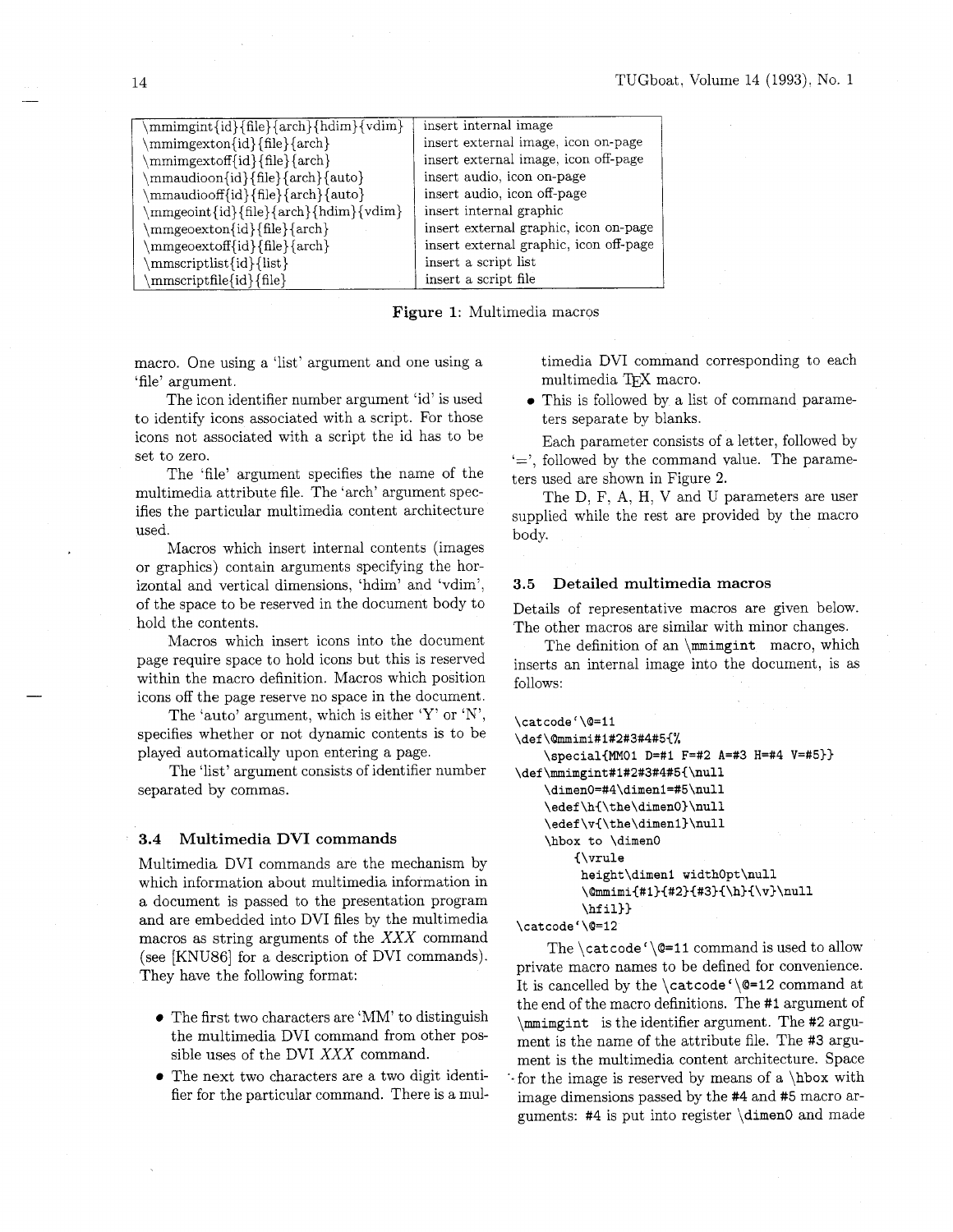| Identifier | Description                    | Format                               |
|------------|--------------------------------|--------------------------------------|
|            | Multimedia content identifier  | Integer                              |
| F          | Attribute file name            | Valid file name                      |
| A          | Content architecture           | Three character string               |
| Н          | Horizontal size                | Valid TFX dimension                  |
| V          | Vertical size                  | Valid TFX dimension                  |
| Х          | Horizontal size of icon        | Valid TFX dimension                  |
|            | Vertical size of icon          | Valid T <sub>F</sub> X dimension     |
|            | Icon to be inserted            | Single character $(Y \text{ or } N)$ |
|            | Automatic content presentation | Single character $(Y \text{ or } N)$ |
|            | Icon on the page               | Single character $(Y \text{ or } N)$ |

Figure **2:** Command parameters used in DVI commands

the width of the  $hbox$ ; and, #5 is put into register  $\dim$  and made the height of a  $\forall$  vbox of zero width to define the height of the  $hbox$ . This is done to position the \special command at the reference point of the  $\hbar$ . The  $\@mmim$ imi macro is a private macro to invoke a \special command which inserts an XXX command, containing the multimedia DVI command, into the DVI file.

In the  $\mathrm{H}$  macro, the  $\mathrm{h}$  box is used to reserve space for the icon rather than for the internal contents, with the X and Y multimedia arguments being used instead of H and V. The I argument is set to 'Y' to indicate that an icon is to be inserted by the presentation program and the 0 argument is set to 'Y' to indicate that the icon is on the document page.

In the **\mimgextoff** macro, no **\hbox** is inserted to reserve space. The I argument is still set to 'Y' but the 0 argument is set to 'N'.

#### 4 Presentation Program

The multimedia document presentation program was implemented by extending an existing DVI preview program developed in-house at the University of Sydney, which was written in C and runs on an IBM PC compatible computer. The main functions of the existing previewer were to parse DVI documents, access fonts, display characters at the correct screen position, navigate through the document, scroll document pages and provide help facilities. Modules were added for it to have a mousebased, graphical interface and hardware and software to support image display on the main screen, image display on an external monitor, audio presentation and user interactive control of audio and image presentation.

The extensions to the existing DVI previewer are such that the principles can be applied to a general previewer, provided that the previewer has access to screen-interface facilities that support mouse movement, allow icons to be displayed and mouse clicks on icons to be detected.

The screen layout consists of four sections. The largest section, in the centre of the screen, is used to display the document contents. At the right hand edge are two narrow vertical columns, one containing mouse buttons to activate menu functions such as playing of external contents, navigating through the document and exiting the program, and the other column is used to display the icons declared as "off the page". At the bottom of the screen are a number of message boxes to display the current mode of the previewer, information about the duration of dynamic content types and error messages.

The system supports images in two in-house formats. Although other image formats are available, these two were readily available at the time and easy to incorporate into the system. The modular nature of the system means that other formats can also be added without too much difficulty. One image format is based on the FITS image format [WGH81], used for representing images in radio astronomy and can support colour. The other image format is for simple black and white raster graphic bit-map images. The Halo graphics library is used to display both image formats.

Audio is processed in two formats: unstructured and structured audio. Unstructured audio stores voice messages as binary files recorded using a stand-alone record program. The attributes in the multimedia attribute file are based on the voice algorithms used by the VOTAN voice card and include a flag to indicate compressed or uncompressed voice coding, the amount of compression, whether silent mode encoding is used, the duration of message in tenths of seconds and the length of voice file in bytes. In order to play an audio passage the audio icon is